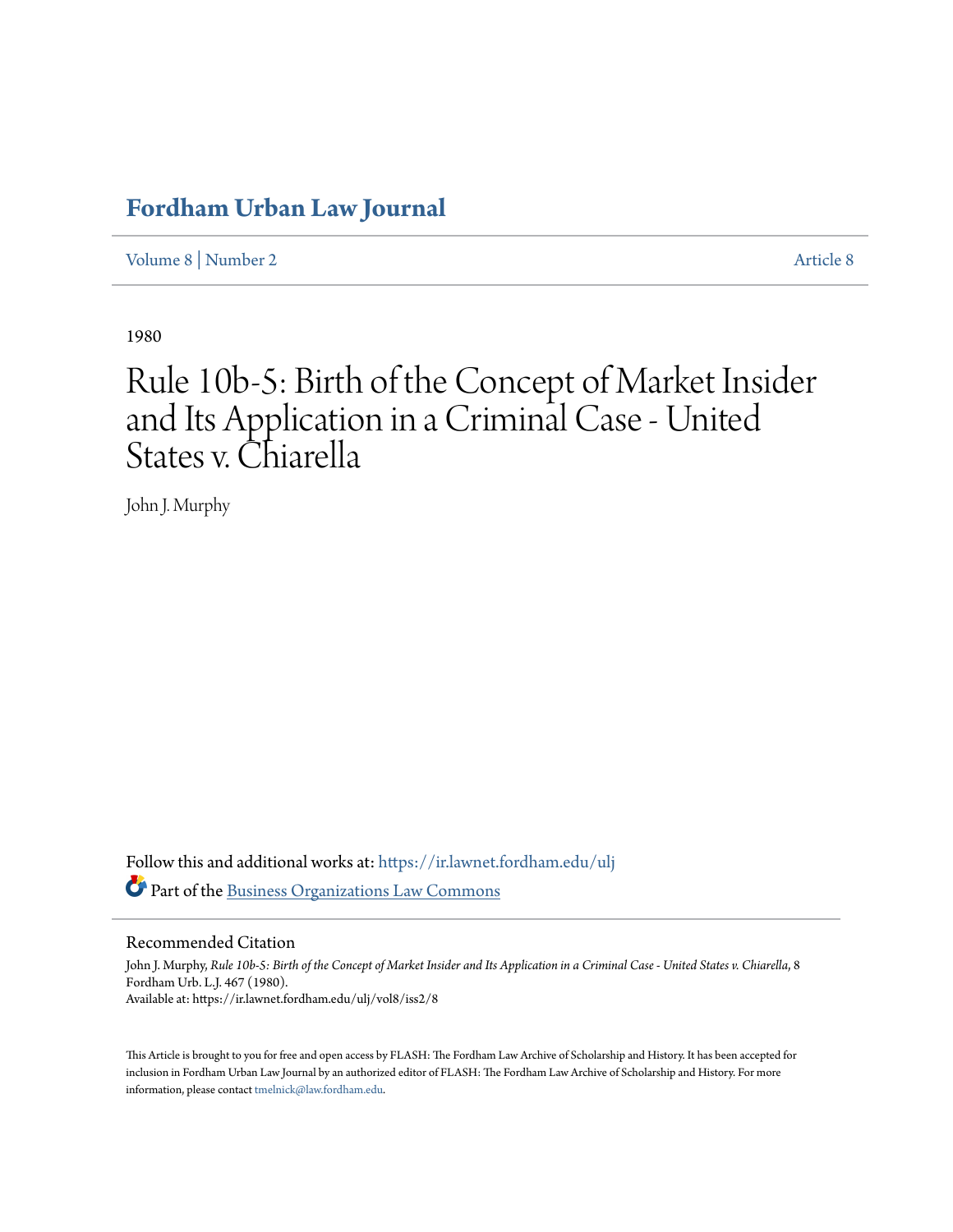# **RULE 10b-5: BIRTH OF THE CONCEPT OF MARKET INSIDER AND ITS APPLICATION IN A CRIMINAL** *CASE-UNITED STATES v. CHIARELLA*

#### **I. Introduction**

Rule **10b-5** requires a corporate insider to disclose nonpublic market information that affects the value of the corporation's securities or abstain from trading those securities.' Courts have hitherto limited the scope of a corporate insider to those with a special relationship to the issuing corporation, principally officers and directors. 2 In *United States v. Chiarella,<sup>3</sup>* the Second Circuit Court of Appeals held that any person inside the market who regularly receives special knowledge of nonpublic market information has a duty to disclose that information or abstain from trading in the corporation's

1. Employment of Manipulative and Deceptive Devices, 17 C.F.R. **§** 240.10b-5 (1979). The rule states:

It shall be unlawful for any person, directly or indirectly, by the use of any means or instrumentality of interstate commerce, or of the mails or of any facility of any national securities exchange,

(a) To employ any device, scheme or artifice to defraud,

**(b)** To make any untrue statement of a material fact or to omit to state a material fact necessary in order to make the statements made, in the light of the circumstances under which they were made, not misleading, or

(c) To engage in any act, practice, or course of business which operates or would operate as a fraud or deceit upon any person,

in connection with the purchase or sale of any security.

The rule was promulgated by the Securities and Exchange Commission under section 10(b) of the Securities Exchange Act of 1934, 15 U.S.C. **§** 78j(b) (1976). This section states:

It shall be unlawful for any person, directly or indirectly, by the use of any means or instrumentality of interstate commerce or of the mails, or of any facility of any national securities exchange-....

(b) To use or employ, in connection with the purchase or sale of any security registered on the national securities exchange or any security not so registered, any manipulative or deceptive device or contrivance in contravention of such rules and regulations as the commission may prescribe as necessary or appropriate in the public interest or for the protection of investors.

*2. See, e.g.,* SEC v. Texas Gulf Sulphur Co., 401 F.2d 833, 847-57 (2d Cir. 1968) (en banc), *cert. denied,* 394 U.S. 976 (1969). The duty to disclose or abstain has also been applied to other persons. *See, e.g.,* Speed v. Transamerica Corp., 99 F.Supp. **808,** 828-29 (D. Del. 1951) (controlling shareholders); Shapiro v. Merrill Lynch, Pierce, Fenner & Smith Inc., 495 F.2d 228, 235-36 (2d Cir. 1974) (broker dealers and underwriters); Schein v. Chasen, 478 F.2d 817, 823 (2d Cir. 1973), *vacated on other grounds sub nom.* Lehman Bros. v. Schein, 416 U.S. 386 (1974) (tippee of a tippee of a corporate insider).

**3.** 588 F.2d 1358 (2d Cir. 1978), *cert. granted,* 99 S.Ct. 2158 (May 15, 1979) (No. 78- 1202).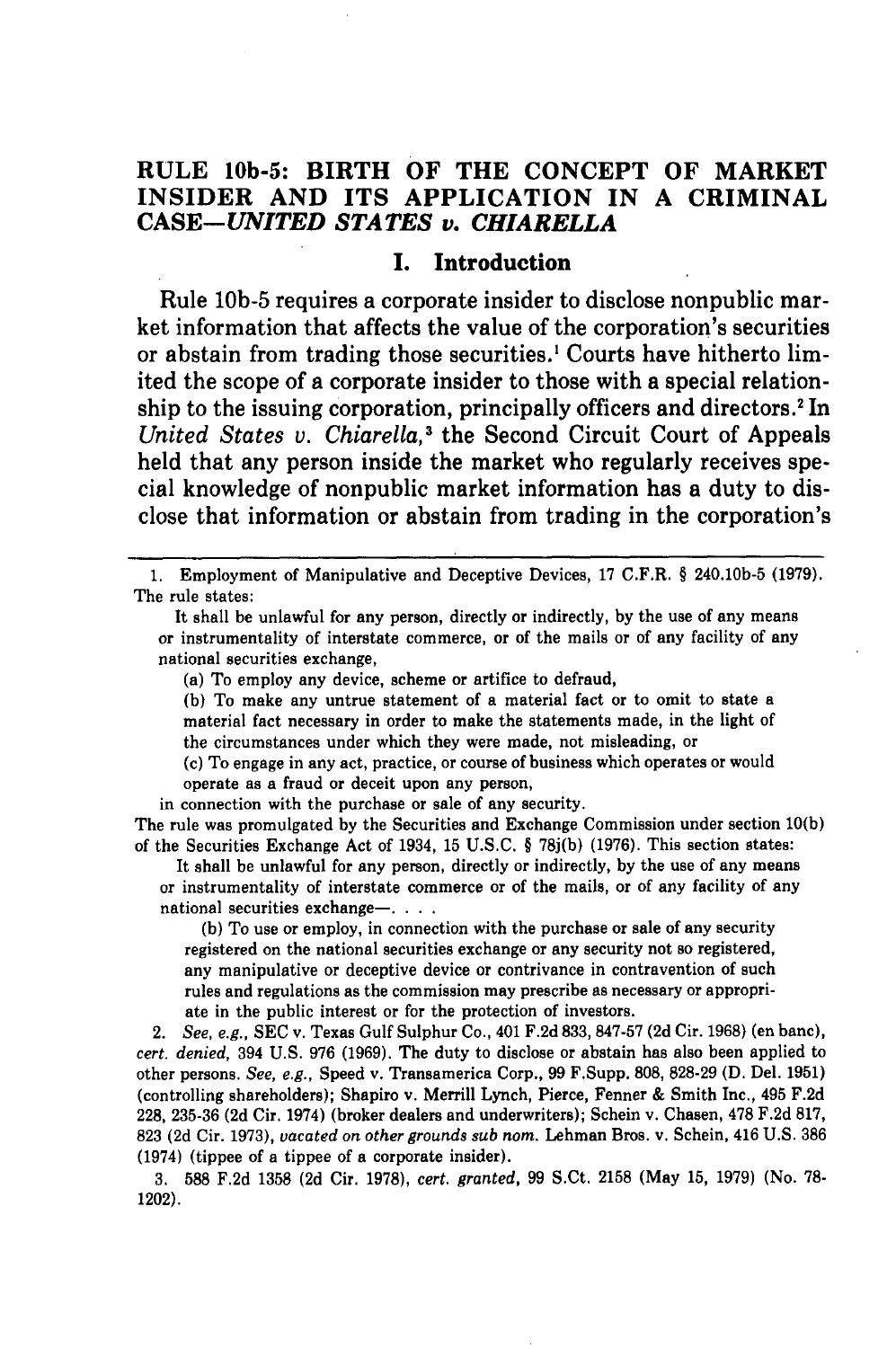securities.<sup>4</sup> The court reasoned that only with such a rule could the purpose of protecting the public securities markets be achieved.' The district court's judgment and the court of appeal's affirmance of a criminal conviction raises an unsettling problem of due process.' Serious doubt exists whether Chiarella had fair notice that his conduct constituted criminal liability. This Note will argue that whereas the concept of market insider expressed in *Chiarella* is a proper expansion of the scope of rule 10b-5, the conviction of the defendant is an unconstitutional retroactive application of a criminal sanction.

### **II.** *United States v. Chiarella;* Facts

While employed as a "markup man" at Pandick Press,<sup>7</sup> Vincent Chiarella used information which he obtained during the course of employment to make several profitable securities transactions. Between September 1975 and November 1976 Chiarella had access to confidential documents that outlined plans for five different takeover bids of different target corporations. Although the names of the offeror and target corporations were disguised by the use of secret code names in the documents, Chiarella, an experienced market trader, managed to break the code.' Chiarella purchased the stock of the target corporations before the tender offers were disseminated to the target shareholders and was thereby able to profit from the subsequent rise in the price of the stock resulting

8. Chiarella could deduce the identity of the target corporations by considering the number of letters in the code names, par values of the stock, and price histories. In one instance the defendant deduced from information in the documents that the names "Arabia Corp." and "USA Corp." were in fact code names for Emhart Corp.'and USM Corp. respectively. The identity of the number of letters in the code names with those in the actual names was necessary because the code names were replaced with the actual names moments before the material was printed. The use of the code names preserved the secrecy of the corporate identities and aided printing efficiency. Such secrecy is important in any takeover bid to avoid speculation and rising prices of the target stock. *Id.*

*<sup>4.</sup> Id.* at 1365.

<sup>5.</sup> *Id.*

*<sup>6.</sup> See* notes 63-95 *infra* and accompanying text.

<sup>7.</sup> Mr. Chiarella worked for Pandick Press, an independent firm located in the financial district of Manhattan which specialized in printing disclosure statements, newspaper announcements, and offering and transmittal letters for security transactions, mergers and tender offers. As a "markup man" the defendant was the first person to receive copy when it arrived at Pandick; he would then select the type fonts and layouts and would then send the material to be set in type. 588 F.2d at 1363.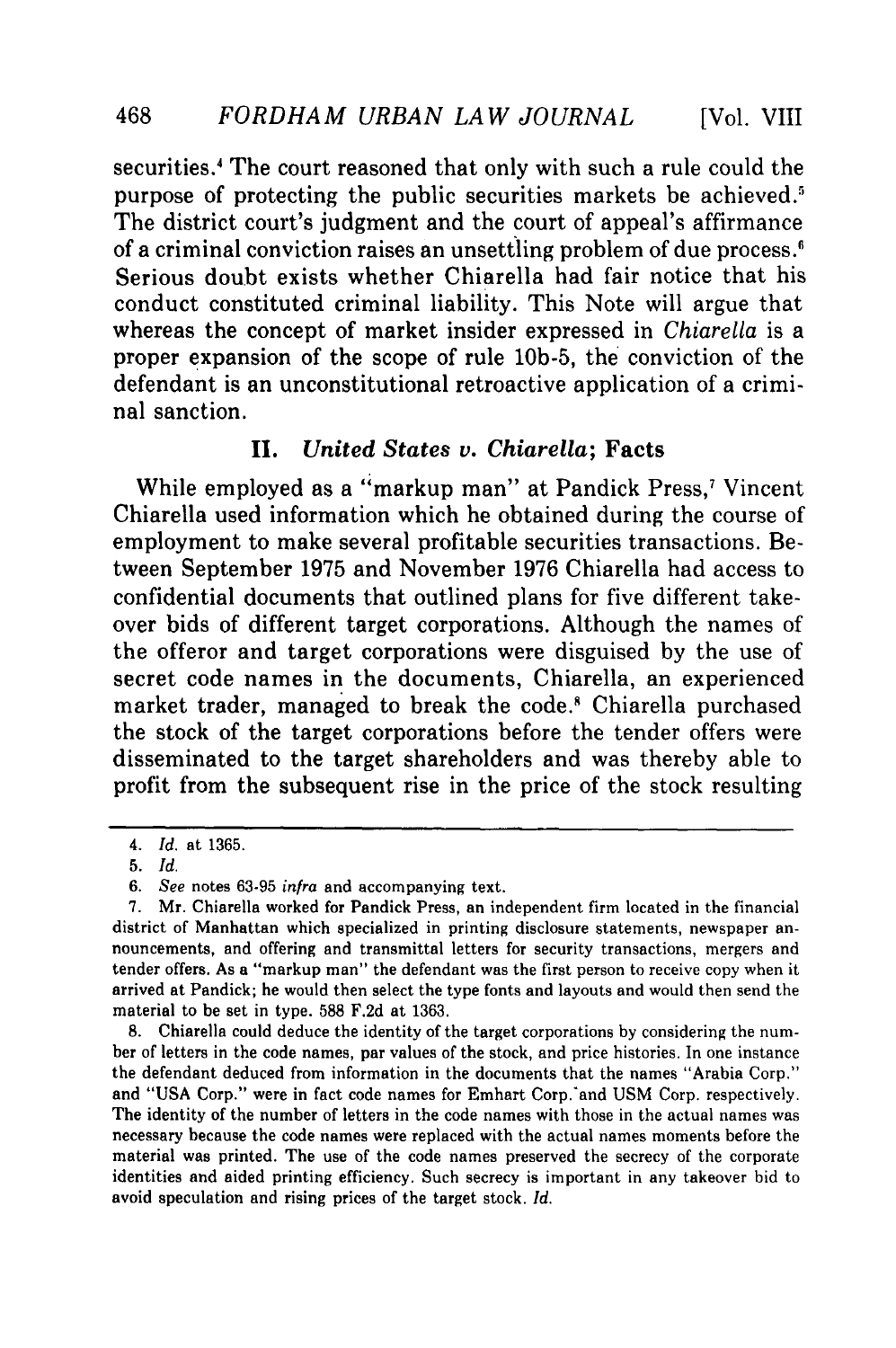from the tender offer. After fourteen months and seventeen transactions Chiarella had realized a profit of over **\$30,000.1** In May **1977** an investigation was conducted **by** the Securities and Exchange Commission which resulted in an enforcement proceeding against Chiarella.<sup>10</sup> In this proceeding Chiarella entered into a consent decree" whereby he agreed to disgorge his profits to the shareholders of the target corporations. On January 4, **1978** a federal grand jury indicted the defendant on seventeen counts of willful misuse of material<sup>12</sup> nonpublic information in connection with the security transactions. The indictment alleged that the purchases and sales of securities **by** Chiarella violated section **10b** of the Securities Exchange Act of 1934 and rule **10b-5.** Chiarella was convicted by a jury on every count.<sup>13</sup> On appeal the Second Circuit Court of Appeals affirmed the conviction.

# **III. The Development of Market Insider Liability**

**At common law one had a** duty to disclose material information **only where a** fiduciary relationship was shown to exist between the purchaser and seller of the securities at issue.<sup>15</sup> In *Strong v. Repide*<sup>16</sup>

12. An essential element under rule 10b-5 is that the information be material. List v. Fashion Park, Inc., 340 F.2d 457 **(2d** Cir.), *cert. denied,* 382 U.S. 811, *reh. denied sub nom.* List v. Lerner, 382 U.S. 933 (1965). When a reasonable investor would consider the information important in determining whether to buy or sell the security then the information is deemed material. *See* SEC v. Texas Gulf Sulphur Co., 401 F.2d 833, 849 (2d Cir. 1968) (en banc), *cert. denied,* 394 U.S. 976 **(1969).** In *Chiarella* the information was stipulated as being material. 588 F.2d at 1364 n.5.

13. Chiarella moved to dismiss the indictment for failure to state a crime, however his motion was denied. Judge Owen's opinion denying the motion is reported at 450 F. Supp. 95 (S.D.N.Y. 1978). Judge Owen sentenced the defendant to concurrent terms of one year for each of the first thirteen counts. However, the sentence shall be automatically suspended after one month imprisonment; a five year term of probation is to follow. 588 F.2d at 1364 n. 7.

14. The majority opinion was written by Chief Judge Kaufman and joined by Judge Smith. The dissenting opinion was written by Judge Meskill.

15. *See, e.g.,* Strong v. Repide, **213 U.S.** 419, 430-31 (1909). *See also* 3 L. Loss, **SECURITIES** REGULATION 1446-48 **(2d** ed. 1961).

16. 213 U.S. 419 (1909).

<sup>9.</sup> *Id.*

<sup>10.</sup> SEC v. Chiarella, No. 77 Civ. 2534 (S.D.N.Y. May 24, 1977).

<sup>11.</sup> A consent decree is a device frequently employed by the SEC whereby a party neither admits nor denies guilt but agrees to a disposition in order to avoid going to trial. A consent decree may resolve questions of fact and law as between the parties, but the judgment entered on the consent of the parties "has no greater dignity **...** than any judgment entered only as a compromise of the parties." United States v. International Building Co., 345 U.S. 502, 506 (1953).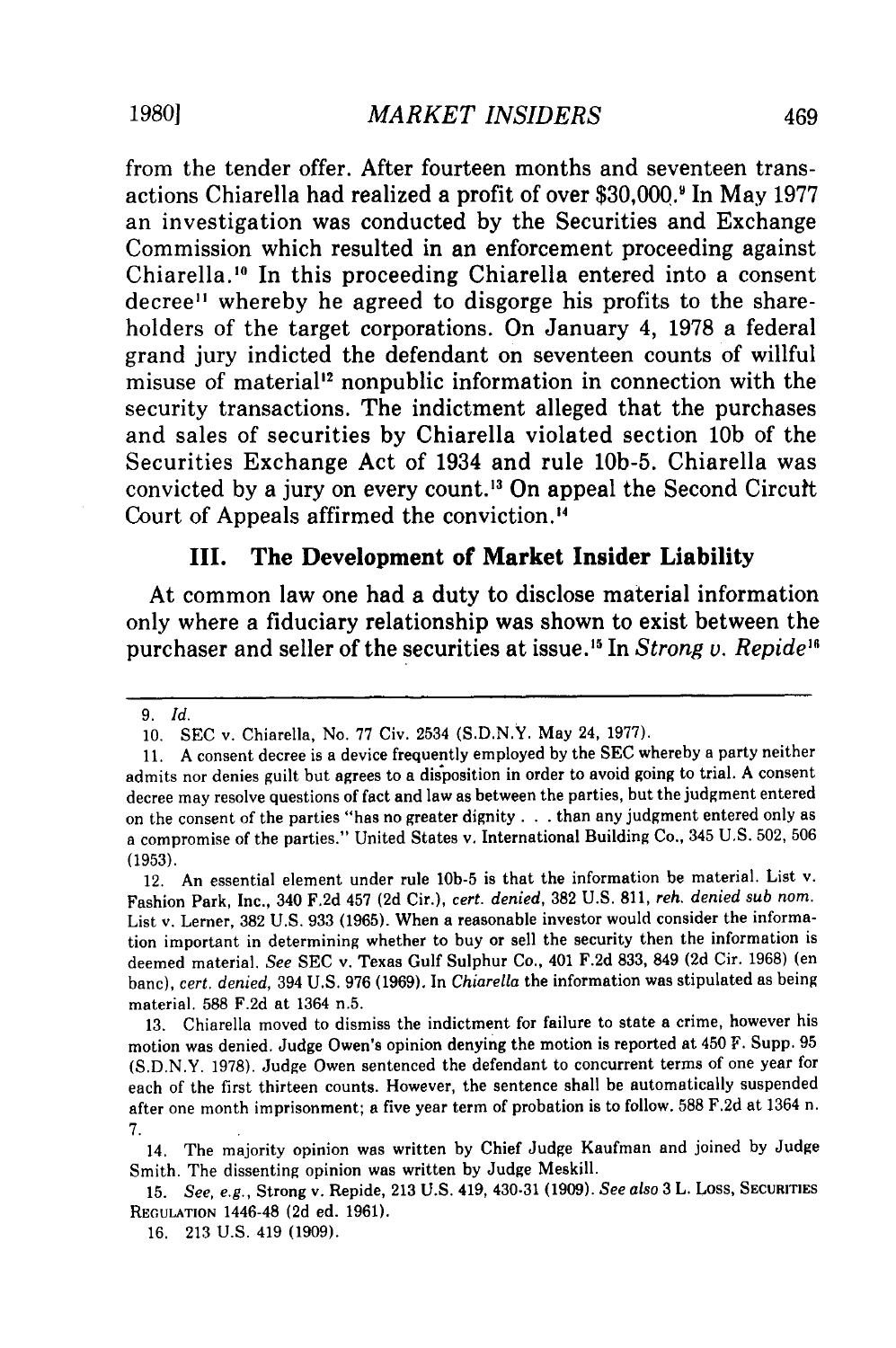**[Vol.** VIII

the Supreme Court held that a fiduciary relationship existed when a corporate director purchased shares of the corporation without disclosing his identity and special knowledge to the selling shareholders.<sup>17</sup> The general common law majority rule, as noted by the Court, was that "the ordinary relations between directors and shareholders in a business corporation are not of such a fiduciary nature as to make it the duty of a director to disclose the general knowledge which he may possess regarding the value of the shares before trading."<sup>18</sup> While the Court found the defendant guilty it expressly stated that the holding was limited to the "special facts" and circumstances of the case."9 Notwithstanding the Supreme Court's attempt to limit the holding of the case, *Strong* was used as precedent in later cases which held that officers and directors of corporations as fiduciaries have a duty to disclose nonpublic material information before purchasing shares of the corporation."

With the enactment of the Securities Exchange Act of 1934 the duty to disclose material information was imposed on all corporate insiders. Rule 10b-5, promulgated pursuant to the Securities Exchange Act of 1934, prohibits various types of fraud including misrepresentations and omissions in statements describing corporate activities, mismanagement, manipulation of the market, tipping, and fraud in connection with the exchange of securities.<sup>21</sup> Included in this last category is insider trading on nonpublic information without first disclosing the information to the general public. In *SEC v. Texas Gulf Sulphur Co.,22* the Second Circuit held that officers and directors of a corporation must disclose material information affecting the value of the securities or abstain from trading

<sup>17.</sup> *Id.* at 430-31.

<sup>18.</sup> *Id.* at 431.

<sup>19.</sup> *Id.*

<sup>20. 3</sup> L. Loss, **SECURITIES REGULATION** 1446-48. *See, e.g.,* Strong v. Repide, **213** U.S. 419 **(1909);** Schein v. Chasen, **478 F.2d 817, 823 (2d** Cir. **1973),** *vacated on* **other** *grounds sub nor.* Lehman Bros. v. Schein, 416 **U.S. 386** (1974); Frigitemp Corp. v. Financial Dynamics, Inc., 524 **F.2d 275, 282 (2d** Cir. **1975);** Kohler v. Kohler Co., **319 F.2d** 634, **652** (7th Cir. **1963);** Speed v. Transamerica Corp., **99** F. Supp. **808, 828-29 (D.** Del. **1951);** Diamond v. Oreamuno, 24 **N.Y.2d** 494, 248 **N.E.2d 910, 301 N.Y.S.2d 78 (1969);** *In re* Cady, Roberts **& Co.,** 40 **S.E.C. 907 (1961).**

<sup>21. 5</sup> **A. JACOBS, THE IMPACT OF RULE 10b-5** §1 **(1978).**

<sup>22. 401</sup> **F.2d 833 (2d** Cir. **1968)** (en banc), *cert. denied,* 394 **U.S. 976 (1969).**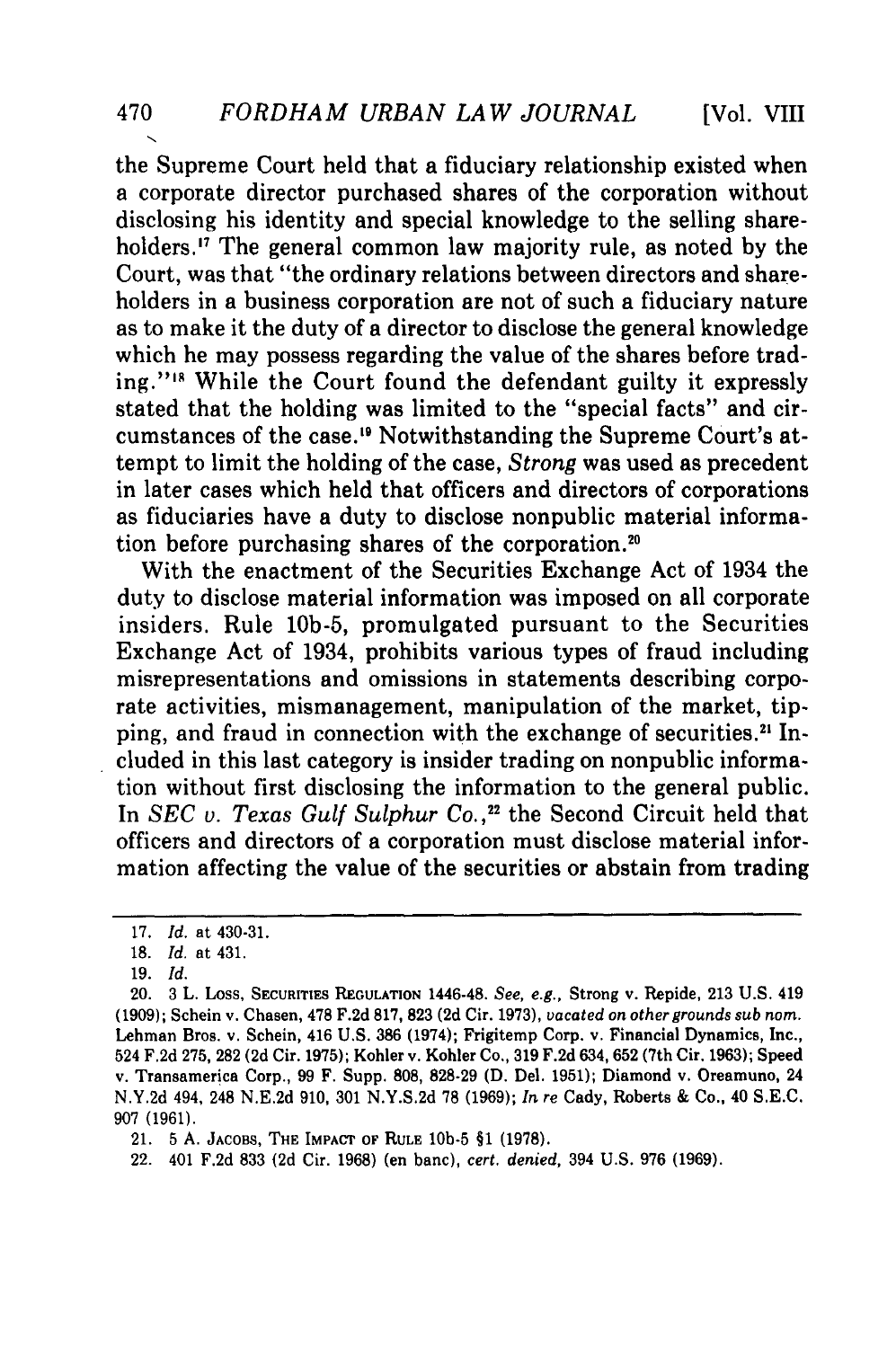the securities.<sup>23</sup> In this decision the court emphasized that the duty to disclose was not limited to those in a fiduciary relationship with the issuing corporation.<sup>24</sup> The court stated that "anyone in possession of material inside information must either disclose it to the investing public, or, if he is disabled from disclosing it in order to protect a corporate confidence, or he chooses not to do so, must abstain from trading in or recommending the securities concerned while such inside information remains undisclosed."<sup>25</sup>

This concept adopted the SEC position previously enunciated in *Matter of Cady, Roberts & Co.*<sup>26</sup> In this case the Commission held that a corporate insider or a tippee of a corporate insider had a duty to disclose.<sup>27</sup> This duty to disclose did not emanate from the fiduciary duty which corporate insiders owed to shareholders,<sup>28</sup> but rather, from "the existence of a special relationship giving access **.. .** to information intended to be available only for a corporate putpose . . . and the inherent unfairness involved where a party takes advantage of such information knowing it is unavailable to those with whom he is dealing. . . . "<sup>29</sup> In sum, the parameters of the duty are defined by the unfairness or unevenness in buying position.

Chiarella argued that the disclose or abstain rule was limited to those in a fiduciary relationship to the issuer, 30 notwithstanding the broad language in *Cady, Roberts* and *Texas Gulf Sulphur* set forth above. <sup>3</sup> ' The court rejected the defendant's contention that *General* Time Corp. v. Talley Industries, Inc.<sup>32</sup> compelled a different conclusion.3 3 The *General Time* case involved an attempt by Talley

25. *Id.*

26. 40 S.E.C. 907 (1961).

27. *Id.* at 912.

28. The Commission in *Cady, Roberts* proclaimed that the operation of rule **10b-5** would not be limited by the common law requirement of a fiduciary relationship. The Commission stated that the provisions of rule **10b-5** "are broad remedial provisions aimed at reaching misleading or deceptive activities, whether or not they are precisely and technically sufficient to sustain a common law action for fraud and deceit." *Id.* at 910.

29. *Id.* at 912.

30. 588 F.2d at 1367.

31. *See* notes 22-29 *supra* and accompanying text.

32. 403 F.2d 159 (2d Cir. 1968), *cert. denied,* 393 U.S. 1026 (1969).

33. 588 F.2d at 1367-68.

**1980]**

<sup>23.</sup> *Id.* at 848.

<sup>24.</sup> *Id.*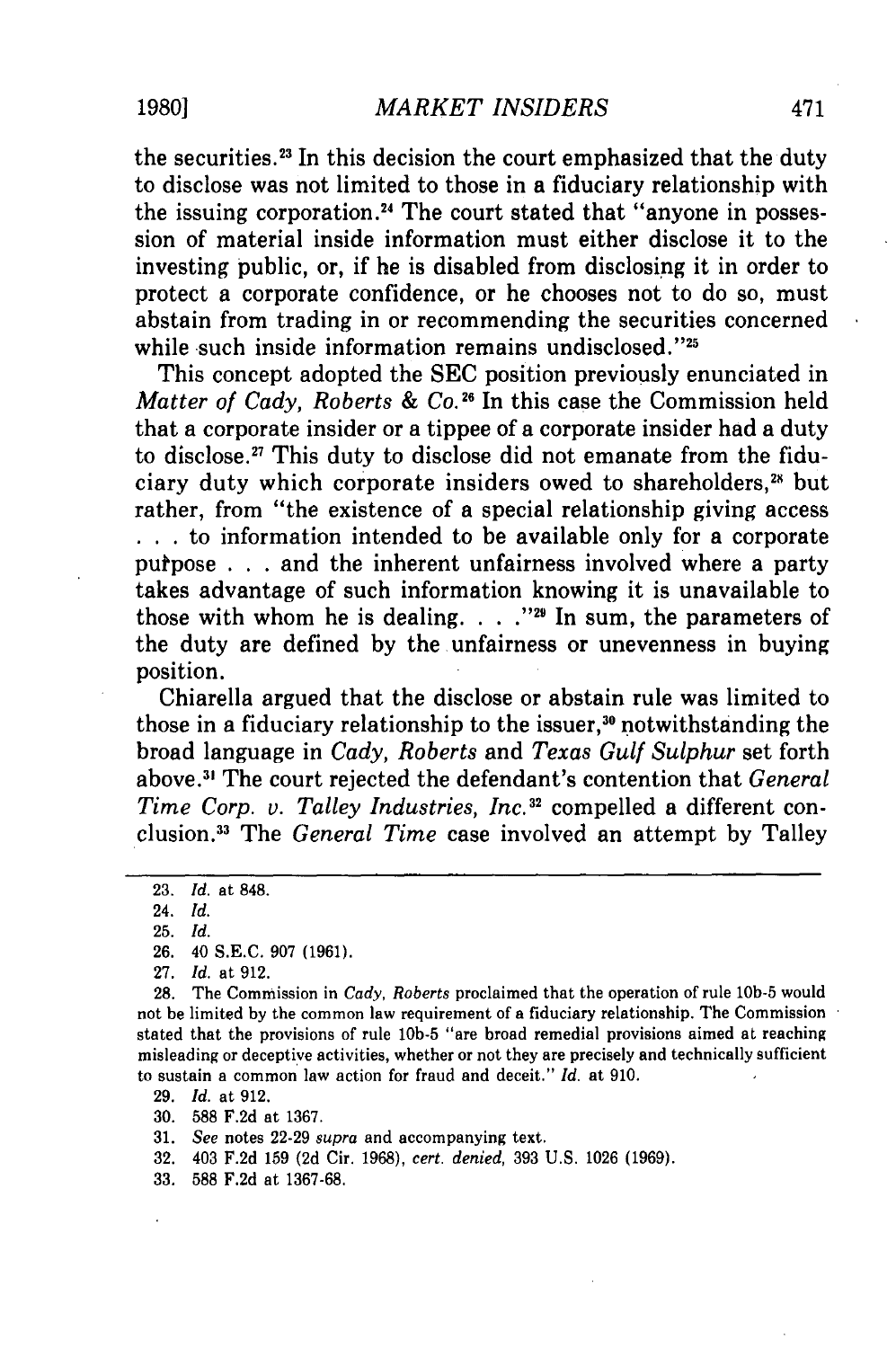Industries to displace the management of General Time in a shareholders' election of directors. Plaintiff corporation alleged that the defendant violated the disclosure provisions of the proxy rules in their proxy solicitation34 and had violated rule **10b-5** because the defendants had purchased stock of the plaintiff corporation without disclosing to the sellers of the stock the plan to take over the corporation. 5 The Second Circuit held that a company acquiring less than five percent of the stock of another corporation is not required to disclose its potential plans for a merger.<sup>36</sup> The court stated, "We know of no rule of law, applicable at the time, that a purchaser of stock, who was not an 'insider' and had no fiduciary relation to a prospective seller, had any obligation to reveal circumstances that might raise a seller's demands and thus abort the sale."37

The defendant in *Chiarella* argued that he was in the same position as the tender offerors from whom he derived his inside information,<sup>38</sup> and therefore had no duty<sub>b</sub>to disclose his information before trading. The Second Circuit rejected this argument and distinguished the defendant from the tender offerors.39 As the majority opinion explained, a tender offeror, unlike the defendant, does not regularly receive non public information concerning any stock but its own.4 0 Additionally, the bidder does not receive information but creates it.<sup>41</sup> This distinction has been criticized as inconsistent with the court's concern for equalizing access to market information.<sup>42</sup> This criticism, however, is based on the assumption that the *ratio*

472

<sup>34. 403</sup> F.2d at 162.

<sup>35.</sup> *Id.* at 164.

<sup>36.</sup> *Id.*

<sup>37.</sup> *Id.* The defendant and the dissent in *Chiarella* placed too much emphasis on the quoted language from Judge Friendly's opinion in *General Time.* The cases can be distinguished on their facts. *See* notes 40-43 *infra* and accompanying text.

<sup>38. 588</sup> F.2d at 1366.

<sup>39. 588</sup> F.2d at 1368 n.15. One authority notes that the distinction should not be based on the risk involved in the transaction, but on "the fact that tender offerors are engaged in activity roughly analogous to that of security analysts; they also investigate corporations on the basis of publicly available information in order to determine whether a stock is undervalued and represents a sound investment." Case Comment, 92 **HARV.** L. **REV. 1538,** 1545 (1979). While such activity should be encouraged, the opposite is true for persons who derive their information from non-public sources. *Id.* at 1547.

<sup>40. 588</sup> F.2d at 1366.

<sup>41.</sup> *Id.*

<sup>42.</sup> *See,* Brodsky, *Trading on Non-Public Market Information,* N.Y.L.J., June 21, 1979, at 2, col. 1.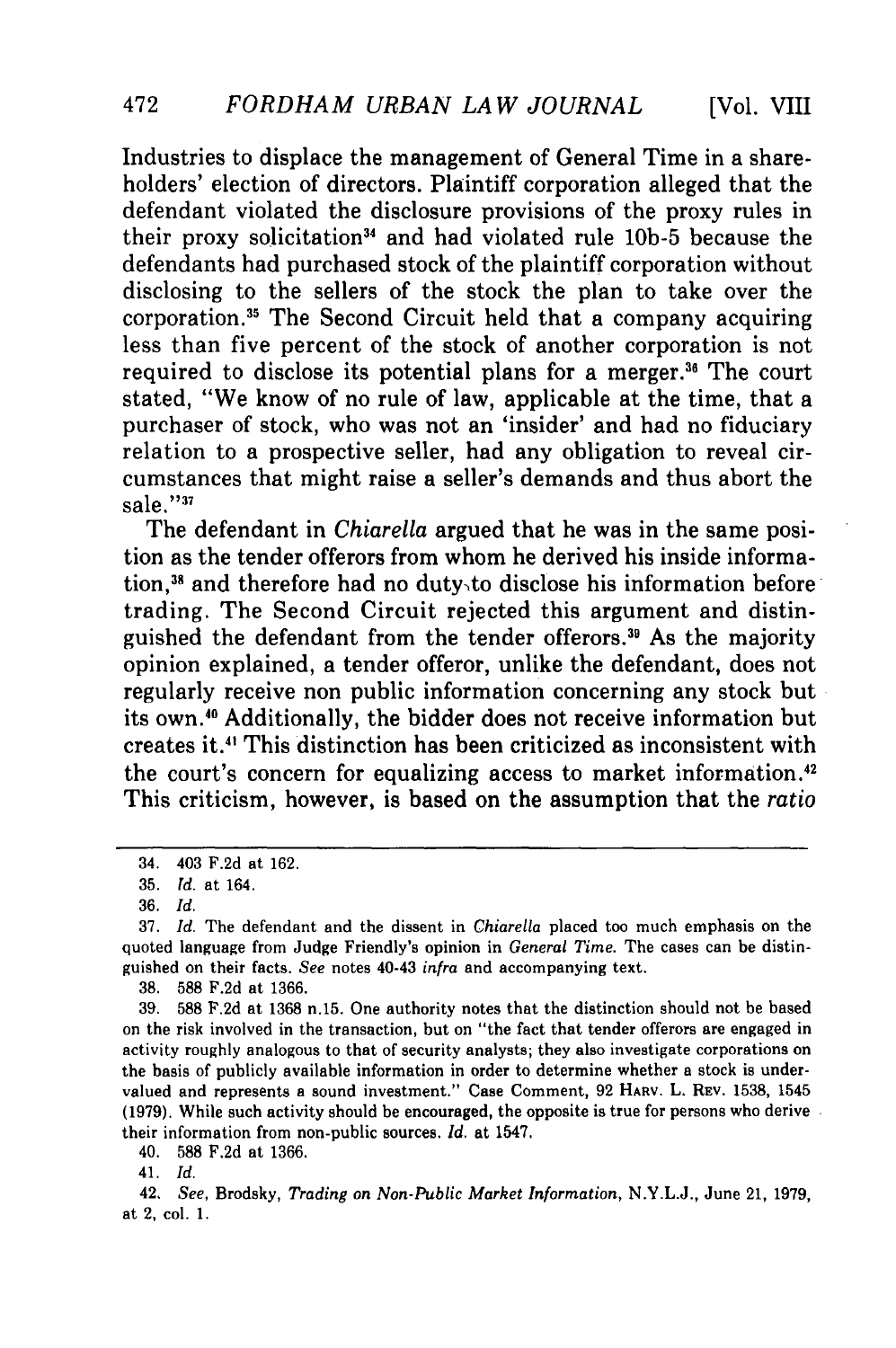*decidendi* of *Chiarella* is to equalize market knowledge. The purpose of market insider liability, however, is to equalize *access* to market information, not to equalize the amount of information held **by** every trader **. <sup>3</sup>**If the opposite were true all incentives of the diligent trader would be destroyed since one would have to disclose all information before trading.<sup>44</sup>

The market insider concept, as set out in the majority opinion of Chiarella, is an all-inclusive rule: "Anyone-corporate insider or not-who regularly receives material nonpublic information may not use that information to trade in securities without incurring an affirmative duty to disclose. And if he cannot disclose he must abstain from buying or selling." <sup>5</sup>*Chiarella* extends the "disclose or abstain" rule established **by** *Texas Gulf Sulphur* to apply to "anybody," not only to corporate insiders. Regular receipt of nonpublic material market information is now the sole criterion for imposing criminal or civil liability for one who deals with the advantage of inside information. In effect, the Second Circuit rejected a strict reading of *Texas Gulf Sulphur* and *Cady, Roberts* which suggested, under the facts of those cases, that liability required a "special relationship" to the issuing corporation."

In Chiarella the issuing corporations were target corporations to

45. 588 F.2d at 1365.

46. In the same year as *General Time* the Second Circuit decided SEC v. Great Am. Indus., Inc., 407 F.2d 453 (2d Cir. 1968) (en banc), *cert. denied,* 395 U.S. 920 (1969). The court indicated in three separate opinions that the duty to disclose imposed by judicial interpretations of rule **lOb-5** would extend "beyond the area encompassed by traditional notions of fiduciary responsibility." Fleischer, Mundheim & Murphy, *supra* note 43, at 805. The defendants were sellers of mining property which was exchanged for shares of Great American stock. The alleged nondisclosure arose when the sellers failed to tell the buyer that the price paid for the property included finder's fees. 407 F.2d at 458-59. In *Great American* the court did not reach the conclusion whether or not the seller had a duty to disclose since their silence alone constituted fraud against the buyer. *Id.* at 460-61. Judge Friendly's opinion stated that "to read Rule **10b-5** as placing an affirmative duty of disclosure on persons who in contrast to 'insiders' or broker-dealers did not occupy a special relationship to a seller or buyer of securities, would be occupying new ground and would require most careful consideration." *Id.* at 460. Judge Kaufman, in a concurring opinion, went further than the majority. He stated that "those who buy or sell securities may no longer assume that the unmended fences of common law fraud will remain the outer limits of liability under Rule **lOb-5."** *Id.* at 462.

<sup>43.</sup> *See* Fleischer, Mundheim & Murphy, *An Intial Inquiry Into the Responsibility to Disclose Market Information,* 121 U. PA. L. REv. 798, 816 (1973).

<sup>44.</sup> For a discussion of the effects of market insider liability on securities trading see Case Comment, 92 HARV. L. REv. 1538, 1545-49 (1979).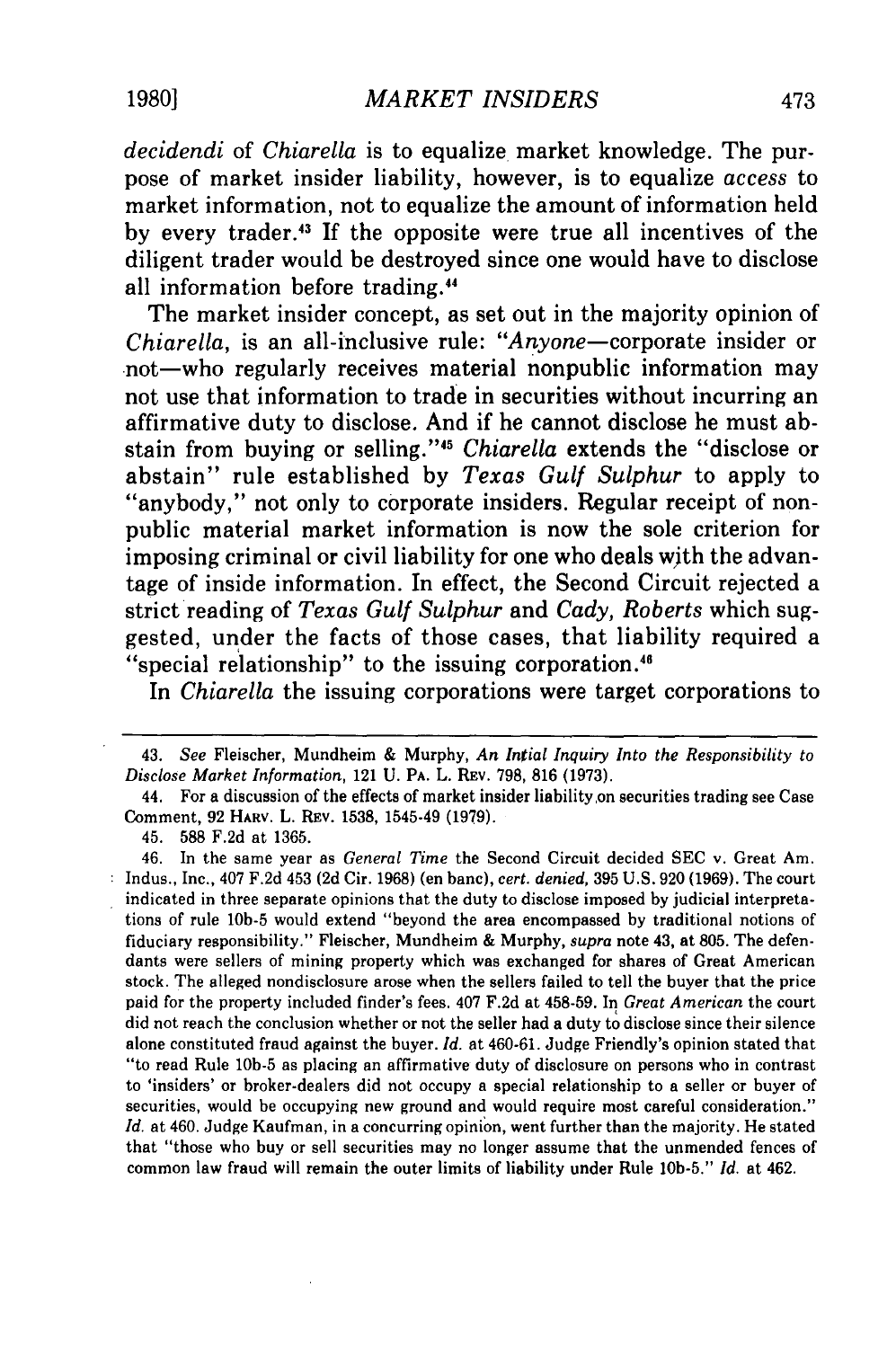which the defendant printer had no relation. Judge Kaufman stated that the fact "that appellant was not an insider of the companies whose securities he traded is true, but *irrelevant.* **A** financial printer such as Chiarella is as inside the market itself as one could be."<sup>47</sup> All "auxiliaries of the securities industry"<sup>48</sup> who regularly receive nonpublic market information would be classified as market insiders and would therefore be subject to the "disclose or abstain" rule of *Texas Gulf Sulphur."9*

In defining "market insider" the majority states that the concept bears a strong resemblance to the American Law Institute's defined category of "quasi-insider."50 Although the concepts are similar in their effect, quasi-insiders are held liable only in "sufficiently egregious" situations.5 No such limitation is imposed **by** *Chiarella;* the

Sec. 1603 *[Insiders' duty to disclose when trading.]* (a) (General). It is unlawful for an insider to sell or buy a security of the issuer, if he knows a fact of special significance with respect to the issuer or the security which is not generally available, unless **(1)** the insider reasonably believes that the fact is generally available or (2), if the other party to the transaction (or his agent) is identified **(A)** the insider reasonably believes that the person knows it, or (B) that person in fact knows it from the insider or otherwise.

**(b)** *["Insider".]* "Insider" means (1).the issuer, (2) a director or officer of, or a person controlling, controlled by, or under common control with, the issuer, **(3)** a person whose relationship or former relationship to the issuer gives or gave him access to a fact of special significance about the issuer or the security that is not generally available, or (4) a person who learns such a fact from a person specified in section 1603(b) (including a person specified in section **1603(b)(4))** with knowledge that the person from whom he learns the fact is such a person, unless the Commission or a court finds that it would be inequitable, on consideration of the circumstances and the purposes of this Code (including the deterrent effect of liability), to treat the person specified in section 1603  $(b)(4)$  as if he were specified in section 1603 (b)(1), (2), or (3).

(c) *[Secondary Insiders. ]* Section 1603 applies to an insider specified in section 1603 **(b) (3)** only to the extent that he knows a fact of special significance by virtue of his occupying that status.

*Id.* at 528-29. Section 1602(a) states:

Sec. 1602: *[Purchases, sales, proxy solicitations, tender* offers, *and investment advice.]* (a) *[General.]* It is unlawful for any person to engage in a fraudulent act or to make a misrepresentation in connection with **(1)** a sale or purchase of a security, an offer to sell or buy a security, or an inducement not to buy or sell a security, (2) a proxy solicitation or other circularization of security holders in respect of a security of

<sup>47. 588</sup> F.2d at 1364 (emphasis added).

<sup>48.</sup> *Id.* at 1365.

<sup>49.</sup> *See* notes 22-25 *supra* and accompanying text.

<sup>50.</sup> *Id.* at 1365.

<sup>51.</sup> ALl Fed. Securities Code §§ 1602(a), 1603 (March **1978** Draft). The more general provision relating specifically to "insiders" is § 1603 which states: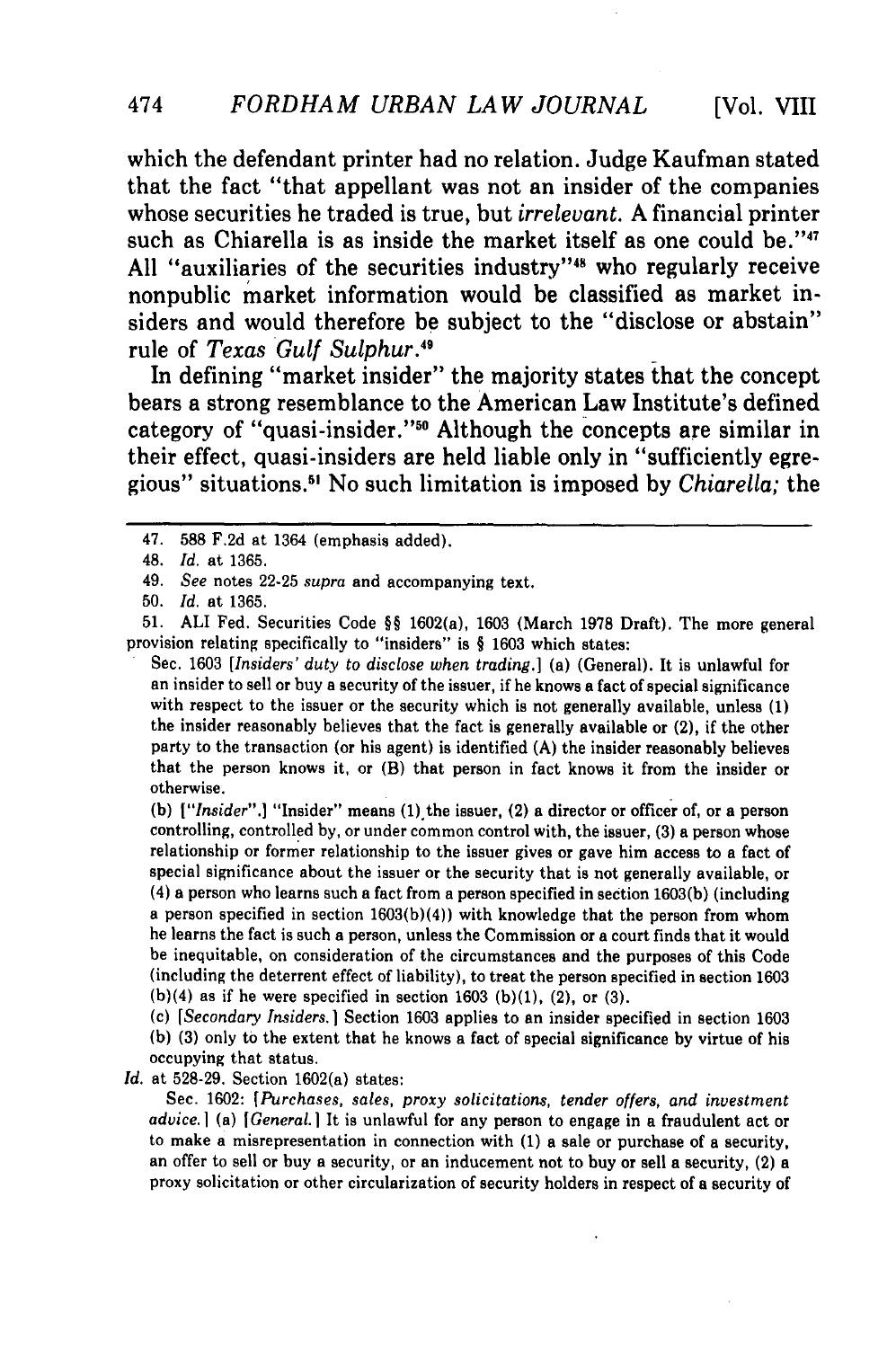test for whether one is a market insider is his position within the market and whether he regularly receives material nonpublic market information.52 The printer in *Chiarella* would most likely fall within the standards of both quasi-insider and market insider liability since under the facts of the case, as the majority notes, the printer's conduct could be classified as egregious due to the extent of his trading.<sup>53</sup>

The dissent in *Chiarella* criticizes the judicial extension of prior law.<sup>54</sup> Judge Meskill argues that the court has drifted into the legis-

*Id.* at 523-24. The **ALI** recognized that the concept of corporate insider allowed a loophole in rule **10b-5** for those persons who had regular access to market information, but who did not have any relationship to the issuing corporation. The term quasi-insider labels such a person. The comments following  $\S$  1603 note that "[i]t would be convenient to have a new category of 'quasi-insider' that would cover people like judges' clerks **... ,** Federal Reserve Bank employees . , **."** and others with access to non-public information but no corresponding duty to the corporate source of that information. *Id.* at 538. The commentary continues, "[b jut all this does not lend itself to definition." *Id.* The problem is resolved by the "juxtaposition of § 1603 with the more general § 1602, which is as broad as Rule **10b-5** is today." *Id.* at 539. While some quasi-insider cases might fall under § 1603(b) (3), "[b]ut, to the extent that a sufficiently egregious case of trading while silent *cannot* be rationalized on an 'insider' analysis, a plaintiff may fall back on § 1602 (a)(1)." *Id.*

52. *See* note 45 *supra* and accompanying text.

53. 588 F.2d at 1366.

54. As noted below the dissent also argues that the defendant's conviction should be reversed on due process grounds. *See* note **81** *infra* and accompanying text. **A** major distinction between the majority and dissenting opinions in *Chiaretia* is the difference in the interpretation of Affiliated Ute Citizens v. United States, 406 U.S. 128 (1972). There the defendants were held civilly liable due to a special relationship as transfer agents to those who were selling securities on a differentiated market. The case involved a bank and the Ute Distributing Corporation (UDC) whereby the former was acting as transfer agent for the latter's stock. The stock was being sold by Indian owners to non-Indian purchasers. Thus, there were, in effect, two markets-the seller's market and the buyer's market. By not disclosing certain material information, the defendants induced the stockholders to sell in ignorance of an increased demand and higher price for the UDC stock. The Supreme Court of the United States held that the defendants violated an affirmative duty to disclose information to the selling stockholders. *Id.* at 152-54. In *Chiarella* Judge Kaufman's majority interpretation of the case finds that the defendant's "position at the center of the two markets gave rise to a Rule **10b-5** affirmative duty to disclose." 588 F.2d at 1366.

The key factor under this interpretation is the defendant's regular access to market information which is derived from the defendant's position between the split markets. Judge Meskill, however, notes that in *Affiliated Ute Citizens* it was not the defendant's position within the market which created the duty to disclose, but their active participation in a scheme to defraud which breached a fiduciary duty to the sellers. *Id.* at 1375 (Meskill, J.,

a registrant, (3) a tender offer or a recommendation to security holders in favor of opposition to a tender offer, or (4) activity or proposed activity as an investment advisor.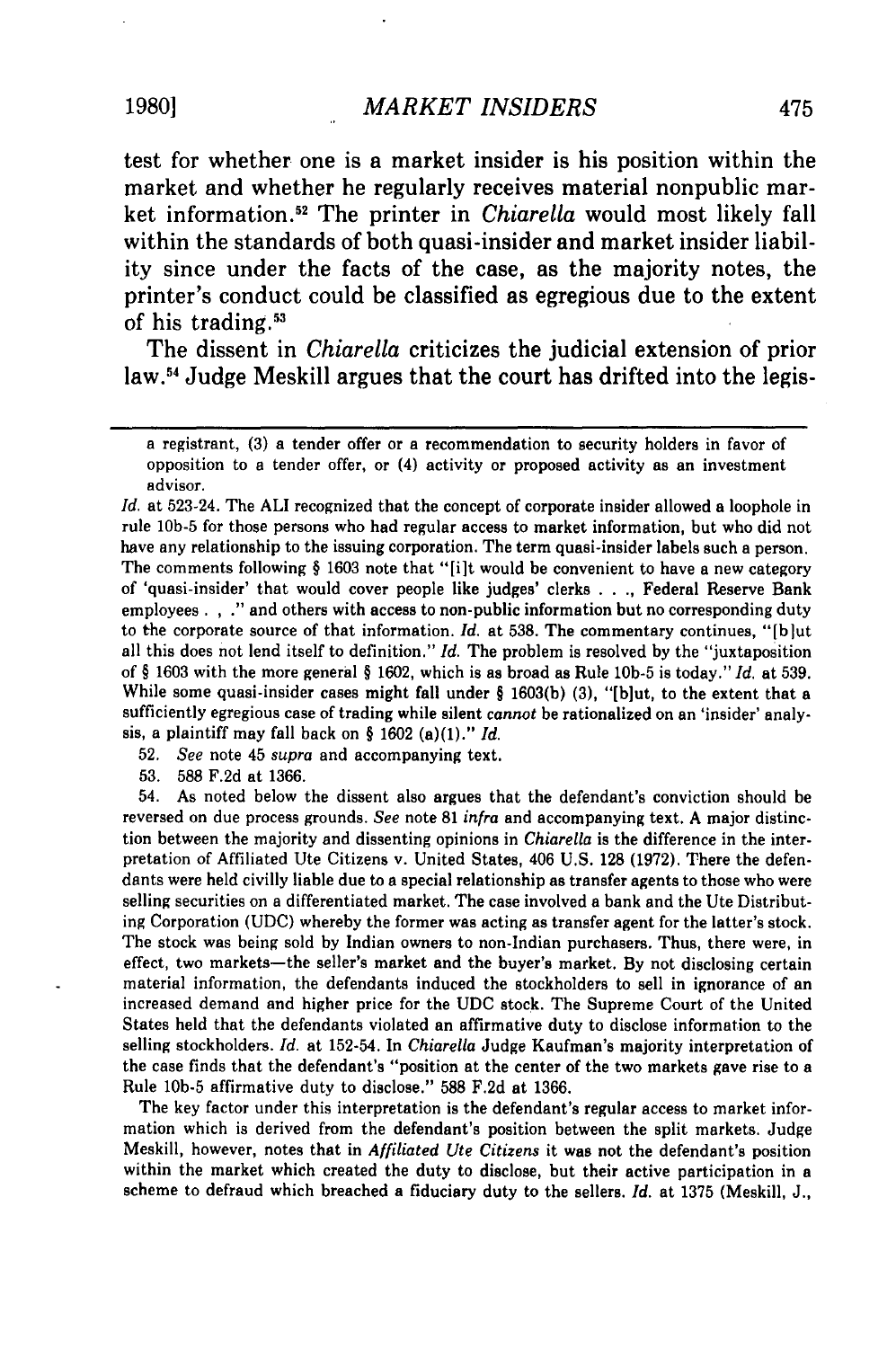lative realm **by** judicially adopting the "quasi-insider" concept of the ALI proposal.<sup>55</sup> The dissent's objection to the majority's expansion of prior case law is based upon a policy against usurping the legislature's and the SEC's function to promulgate securities laws and regulations.<sup>56</sup>

The Second Circuit's decision in *Chiarella* is a logical and necessary extension of the disclose or abstain rule of *Cady, Roberts* and *Texas Gulf Sulphur.57* **By** expanding the scope of rule **10b-5** to include market insiders the court serves the purpose of maintaining trader confidence<sup>58</sup> in the securities market and fulfills the goal of equalizing the access to market information among traders.<sup>59</sup> The extension of liability to market insiders for violations of rule **10b-5** reflects an effort **by** the courts to maintain the remedial nature of the rule<sup>60</sup> and to go beyond the limits of common law fraud.<sup>61</sup> Thus it appears that the policy underlying *Chiarella* is that of promoting equality of access to information within the securities market.<sup>62</sup> Market insider liability is valid in that it is fair to conclude that a person should not be able to profit from a position in which he regularly receives nonpublic market information yet has no corre-

55. *Id.* at 1376 (Meskill, J., dissenting).

56. Id. The dissent states:

When a new weak point is identified—such as abuse of regular access to market information **by** certain participants in the industry-a direct attack on the problem through congressional legislation or SEC rulemaking would be a more appropriate response than the uncomfortable stretching of existing law engaged in **by** the majority here to cover the gap.

*Id.*

57. *But see* Note, 58 NEB. L. REV. 866 (1979), for the opposite conclusion: "Unfortunately, the creation of a market insider duty of disclosure appears before like some a *priori* principle without any clear indication that it is the next proper step in the evolution of rule **10b-5."** *Id.* at 890.

58. *See* Fleischer, Mundeim & Murphy, *supra* note 43, at 816.

59. *See* Shapiro v. Merrill Lynch, Pierce, Fenner & Smith Inc., 495 F.2d 228, 236 (2d Cir. 1974).

60. *See* Affiliated Ute Citizens v. United States, 406 U.S. 128, 151 (1972); United States v. Persky, 520 F.2d 283 (2d Cir. 1975).

61. *See* Hooper v. Mountain States Sec. Corps., 282 F.2d 195, 201 (5th Cir. 1960), *cert. denied,* 365 U.S. 814 (1961).

62. *See* notes 58-59 *supra. See also* R. Siciliano, *U.S. v. Chiarella-A Step Toward Parity,* N.Y.L.J., Oct, 22, 1979, at 3, col. **1.**

dissenting). Therefore, "it was not the bank's clearly superior regular access to market information concerning UDC stock but its actions in undertaking to act for the sellers that rendered its silence equivalent to a scheme to defraud the selling shareholders." *Id.*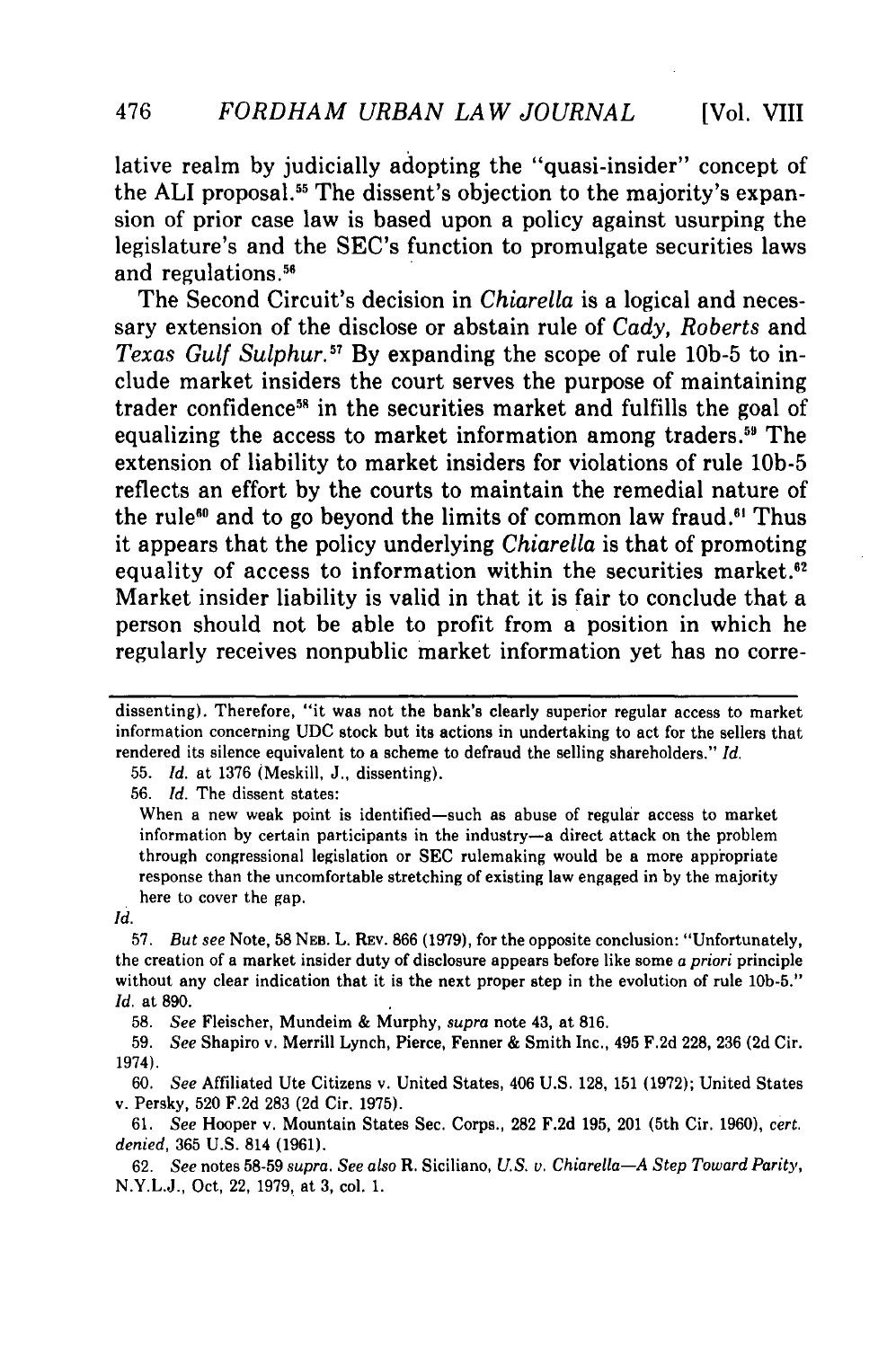**1980]**

sponding duty or relationship to the ultimate corporate source of the information.

# **IV. Retroactive Application of Market Insider Liability in** *Chiarella*

The most unsettling issue posed in *Chiarella,* one which has thus far received little attention, is the application of criminal liability to the defendant. Criminal liability is imposed for violations of "any provision" of the Securities and Exchange Act of 1934 and rules promulgated thereunder as provided **by** section 32(a) of the Act."3 *Chiarella* represents the first instance in which a person was prosecuted for violating the anti-fraud provisions of rule **10b-5** in a nondisclosure situation. Notwithstanding the fact that courts have consistently held that civil precedents apply to criminal violations of the same act, the scope of insider liability has evolved entirely in the civil context.<sup>64</sup> It is submitted, therefore, that a due process problem arises from the Second Circuit's retroactive application of the expansive concept of market insider.

There have been few criminal cases involving violations of section **10b** and rule **10b-5.15** Furthermore, to date there have been no reported cases involving criminal liability for nondisclosure under rule 10b-5. In *United States v. Persky"* false statements and misrepresentations were made by a corporate executive in a scheme to cover up a loss due to improper investment of corporate funds.<sup>67</sup> The Second Circuit held that section **10b** and rule **10b-5** were not so vague and ambiguous as to deny a defendant's right to due process in a criminal case.<sup>68</sup> In the court's opinion Judge Kaufman stated,

64. *See* note 2 *supra* and accompanying text.

65. *See* 3 L. Loss, SECUITIES REGULATION 1449 n.15 (2d ed. 1961); Mathews, *Criminal Prosecutions Under the Federal Securities Laws and Related Statutes: The Nature and Development of SEC Criminal Cases,* 39 GEo. **WASH.** L. REv. 901, 908 n.39 (1971).

66. 520 F.2d 283 (2d Cir. 1975).

67. *Id.* at 284-85.

68. *Id.* at 288. In *Persky,* the defendant claimed lack of fair notice because "expansive civil interpretations of Rule **10b-5** have so stretched the rule that he was not provided fair

<sup>63.</sup> Securities Exchange Act of 1934, 15 U.S.C. **§** 78 ff (a) (1976). **§** 32 (a) provides in part: **§** 78 **ff.** Penalties.

<sup>(</sup>A) Any person who willfully violates any provision of this chapter, or any rule or regulation thereunder the violation of which is made unlawful or the observance of which is required under the terms of this chapter, . **.** . shall upon conviction be fined not more than \$10,000, or imprisoned not more than five years **....**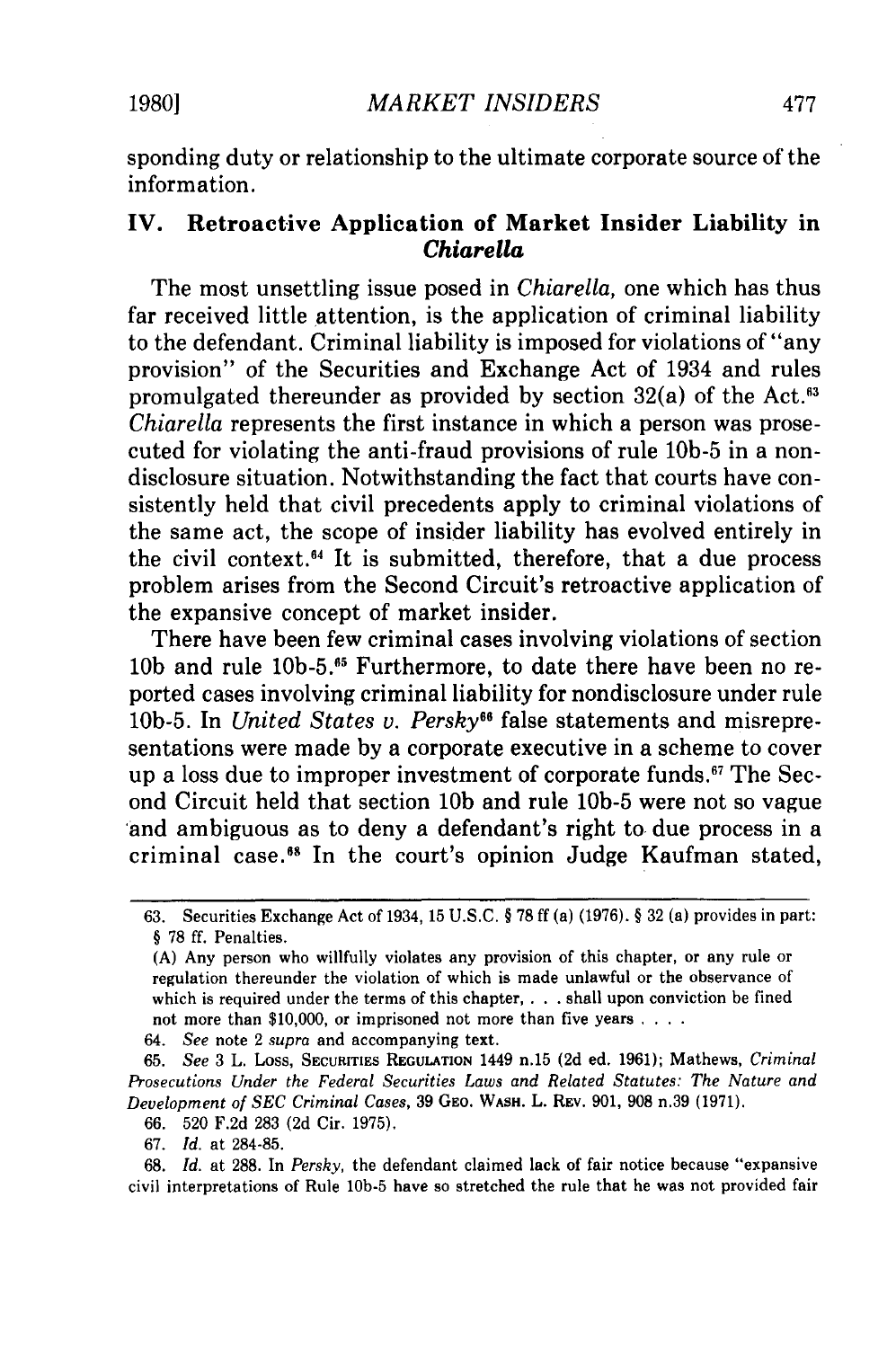"Perhaps the most interesting' [issue] is the apparent dissonance between the general rule that criminal statutes are to be strictly construed in favor of the accused [citations omitted] and the realization that civil incarnations of the anti-fraud provisions have, as remedial legislation, been openly and avowedly construed broadly [citations omitted].""9 This dissonance is evident in *Chiarella.* However the issue there is not whether the statute is too vague or ambiguous, but rather, whether the defendant had fair notice of the application of the concept of market insider liability.

In *United States v. Charnay*<sup>10</sup> the defendants attempted to deflate the price of a target corporation's stock in order to make their tender offer more attractive to a reluctant board of directors.7' The Ninth Circuit Court of Appeals upheld the criminal conviction for violation of rule **10b-5** by relying on civil precedents." Because *Charnay* involved a case of market manipulation, the disclose or abstain rule was not applicable; manipulation of the stock market is itself a prohibited type of fraud under rule 10b-5.73 Unlike the court in *Chiarella,* this court did not have to determine whether or not the defendants were insiders since no such qualification is placed on the prohibition against market manipulation.

Thus, in *Persky* and *Charnay* the court established that civil precedents will apply in criminal prosecutions for violations of the anti-fraud provisions of the federal securities legislation, and that in such cases rule **10b-5** will be construed broadly.74 Prior to

72. *Id.* at 348.

**73.** *See* note 21 *supra* and accompanying text.

warning that his conduct was fraudulent. . . ." Id. at 287. The court rejected this contention. However, *Persky* can be distinguished from *ChiareUa.* In the latter case the defendant's claim of fair notice violation is not based on the stretching of civil precedent, but on the total lack of civil precedent which proscribed the conduct of market insiders. The earlier "printer cases" involved SEC enforcement proceedings in which the printers all entered into consent decrees in order to avoid litigation. Such an administrative proceeding, as Judge Meskill points out, should not be construed as a civil precedent proscribing the conduct of market insiders. 588 F.2d at 1377 n.6 (Meskill, J., dissenting).

<sup>69. 520</sup> F.2d at 287.

<sup>70. 537</sup> F.2d 341 (9th Cir.), *cert. denied,* 429 U.S. 1000 (1976).

Id. at 343-44. The scheme to willfully depress the market price of the target stock was perpetrated to induce Charnay and others to sell their stock in the target corporation with a secret guarantee of recovering a certain price after the sale.

<sup>74.</sup> The Supreme Court has addressed this issue in **SEC** v. C.M. Joiner Leasing Corp., 320 U.S. 344 (1943) which was a civil action. In *Joiner* the defendants were accused of fraud in connection with the sales and assignments of oil and gas leases in violation of sections 5(a)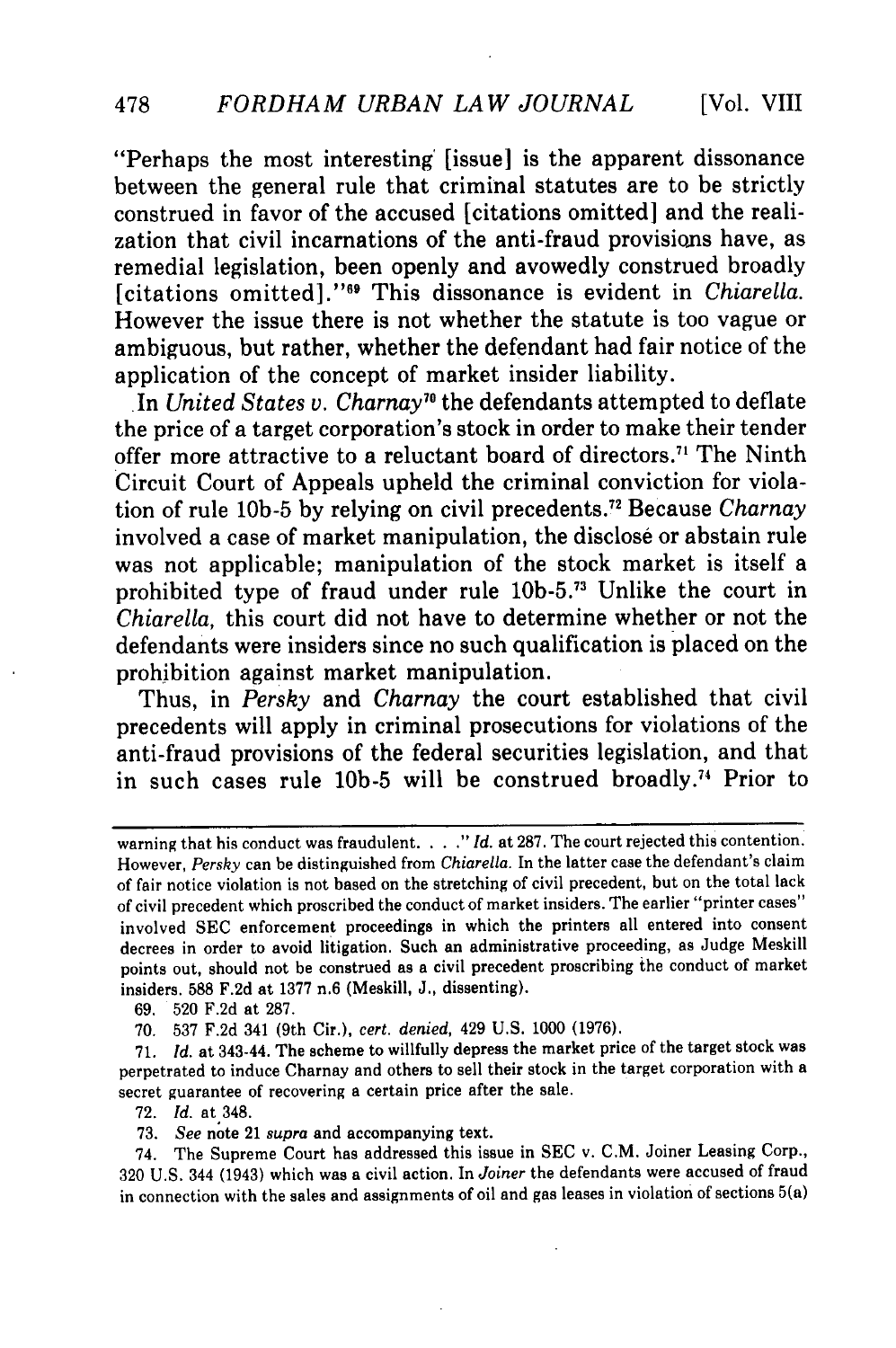*Chiarella,* however, there was no judicial statement that market insiders would be held either civilly or criminally liable. This lack of civil precedent should prevent the retroactive application of mar-

ket insider liability in a criminal case.

Due process requires **"a** clear and definite statement of the conduct proscribed."75 The majority in *Chiarella* finds that the defendant was given adequate notice under the facts of the case since signs were posted throughout the printshop stating that criminal liability could result from the use of any information obtained during the course of employment.76 The majority also notes that there have been several **SEC** enforcement proceedings against printers prior to Chiarella's market trading.77 Judge Kaufman explained the relevance of the signs remarking, "Chiarella's conduct was rendered illegal **by** the language and policy of the statute and rule. The sign merely informed appellant of the SEC's view of the law-a view we

and 17a(2) and (3) of the Securities Act of 1933. The SEC sought an injunction against the defendants making certain representations; the trial court and the Court of Appeals for the Fifth Circuit denied the injunction based on the determination that the assignments were not "securities" or investment contracts under section 2 (1) of the **1933** Act. *Id.* at 348. Therefore, the Supreme Court was concerned only with the narrow issue of defining a security. The defendants argued that a strict interpretation of the Act was required since potential criminal sanctions were involved 'for violations of the Act. The Supreme Court rejected this argument and explained that the liberal construction called for by the Securities Act precluded any argument for narrow construction. *Id.* at **353-54.** As a result the defendants were enjoined from making further fraudulent representations. *Id.* at **355.**

**75. 520** F.2d at **288.**

**76. 588** F.2d at **1369.** The signs throughout Pandick Press stated:

TO ALL EMPLOYEES:

The information contained in all type set and printing done by Pandick Press, Inc., is the private and personal property of the customer.

You are forbidden to use any information learned from customer's copy, proofs or printed jobs for your own or anyone else's benefits, friend or family or talking about it except to give or receive instructions. Any violation of this rule will result in your being fired immediately and without warning.

In addition, you are liable to criminal penalties of **5** years in jail and \$10,000 fine for each offense.

If you see or hear of anybody violating this, report it immediately to your supervisor or to Mr. Green or Mr. Fertig. Failure to report violations will result in your being fired. *Id.*

77. *See* SEC v. Manderano **[1978** Transfer Binder] **FED. SEC.** L. **REP. (CCH) 1 96,357** (D.N.J. **1978);** SEC v. Primar Typographers, Inc. **[1976-1977** Transfer Binder] **FED. SEC.** REP. **(CCH) 95,734** (S.D.N.Y. **1976);** SEC v. Ayoub **[1975-1976** Transfer Binder] **FED. SEC.** L. REP. (CCH) **95,567** (S.D.N.Y. **1976);** SEC v. Sorg Printing Co. **[1974-1975** Transfer Binder] **FED. SEC.** L. REP. (CCH) 95,034 **(S.D.N.Y. 1976).**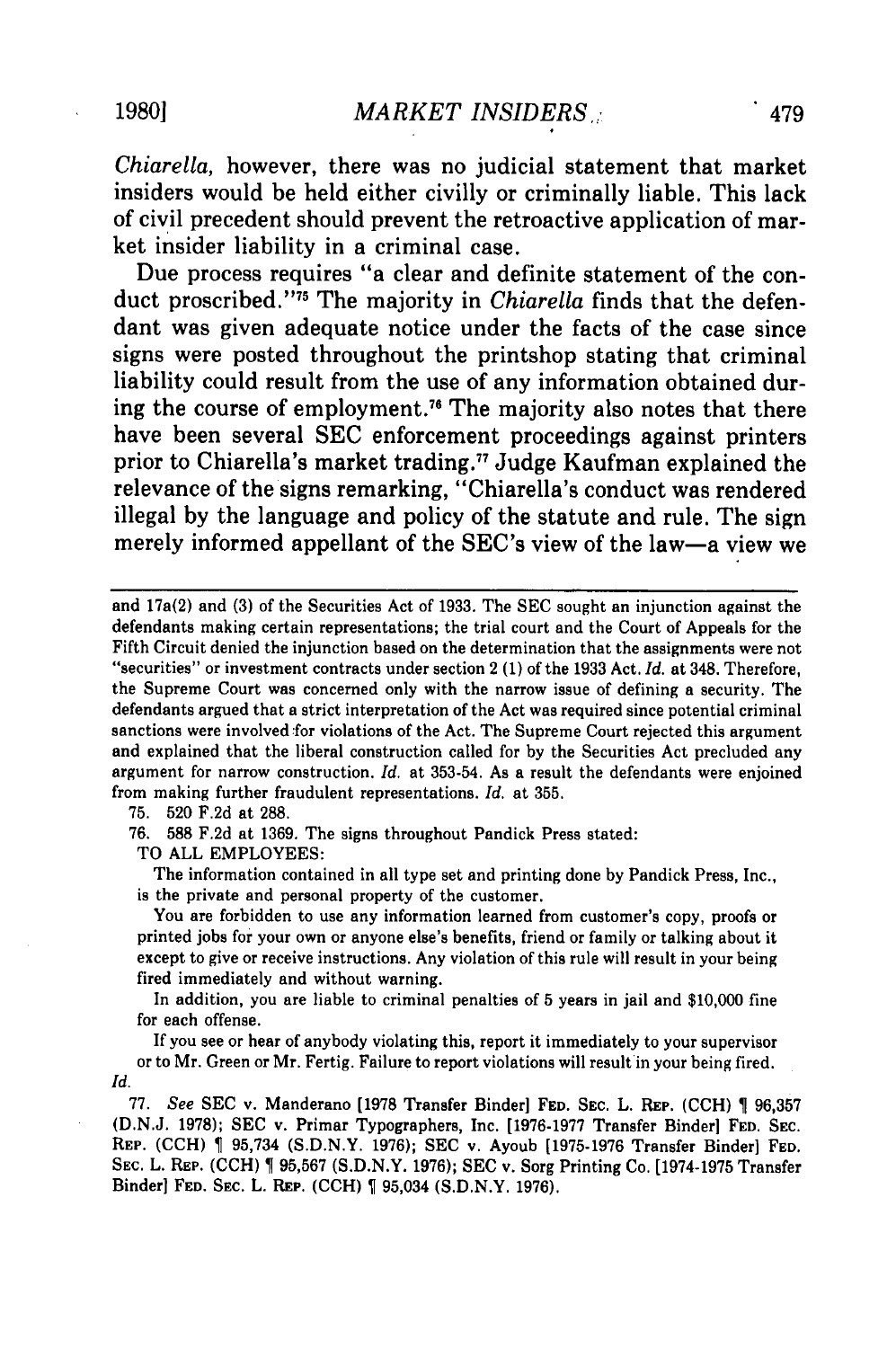today hold was correct."78 In contrast, the dissent notes that the posted signs would be relevant to the issue of intent or knowledge, but "signs posted by a private party can hardly transform conduct otherwise not covered by a particular statute into conduct prohibited by that statute."79

The issue is thus squarely drawn: Is a nonjudicial statement prohibiting market insiders from trading on nonpublic information without disclosing that information fair notice to a defendant in a criminal case? In *Chiarella* it appears that the defendant's conduct was clearly culpable, but the culpability of the defendant alone cannot transform his conduct into criminal activity."' The dissent in *Chiarella* correctly concludes that due process requires a prior legislative or judicial pronouncement of the law before it may be applied in a subsequent criminal proceeding."'

The fair notice requirement was established by the Supreme Court specifically to apply to judicial interpretations which expanded criminal liability.2 While the *ex post facto* clause of the Constitution<sup>83</sup> applies to legislative enactments which expand liability, 4 the fifth amendment due process clause requires an analogous prohibition against the retroactive application of expanded liability created by judicial interpretation.<sup>85</sup> The Supreme Court of the United States faced the problem of retroacive application of a judicial extension of criminal liability in *Marks v. United States."* In this case the Court ruled that the retroactive application of a broad definition of pornography as stated in *Miller v. California"* deprived the defendant of the fair notice requirement of due process.<sup>88</sup> in *Marks* the defendants were convicted of transporting pornographic

83. U.S. CONST. art. I, § 9, cl. 3.

<sup>78. 588</sup> F.2d at 1370 n.18.

<sup>79.</sup> *Id.* at 1379 (Meskill, J., dissenting).

<sup>80.</sup> *See, e.g.,* United States v. Zacher, 586 F.2d 912, 916-17 (2d Cir. 1978).

<sup>81. 588</sup> F.2d at 1377.

<sup>82.</sup> *See, e.g.,* Marks v. United States, 430 U.S. 188, 192 **(1977);** Bouie v. City of Columbia, 378 U.S. 347, 353-54 (1964).

<sup>84.</sup> *See* United States v. Harriss, 347 U.S. 612, 617 (1954); Lanzetta v. New Jersey, 306 U.S. 451, 453 (1939).

<sup>85.</sup> *See* note 82 supra and accompanying text.

<sup>86. 430</sup> U.S. 188 (1977).

<sup>87. 413</sup> U.S. 15 (1973).

<sup>88. 430</sup> U.S. at 196.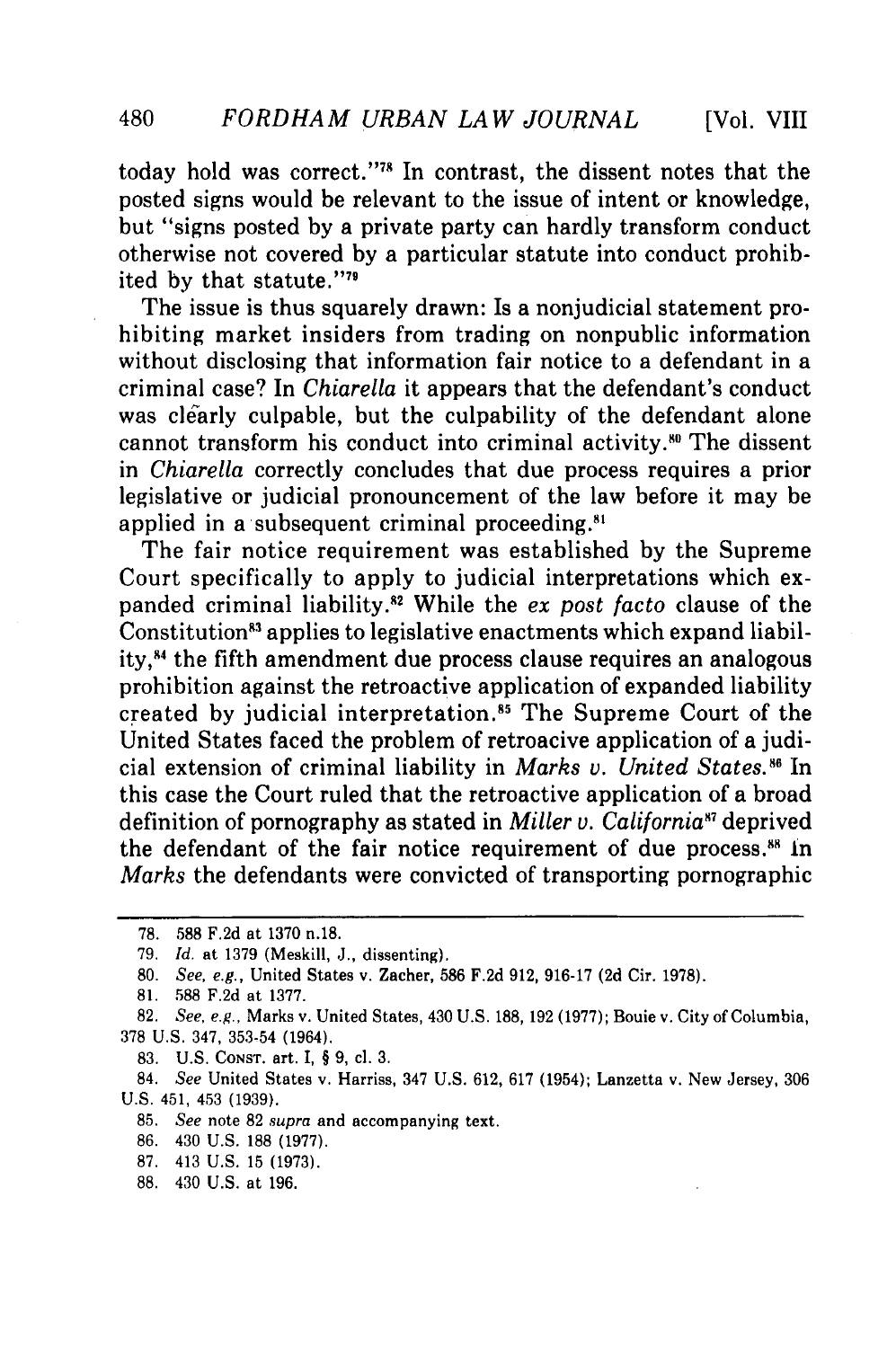material across state boundaries.<sup>89</sup> At the time of defendant's conduct the definition of pornography was governed by *Memoirs v. Massachusetts,"°* but at the time of their trial and conviction the definition entailed the broader standard enunciated in *Miller v. California.9'* Under *Memoirs* the standard required the work to be "utterly without redeeming social value" $92$  to be pornographic. In *Miller* a more broad standard was enunciated; specifically, whether the work "lacks serious literary, artistic, political, or scientific value."93 Thus, in *Marks* the Court held that the standard enunciated in *Miller* expanded criminal liability, and therefore, the retroactive application of the broader standard to the defendants' conduct violated the fair notice requirement of the fifth amendment due process clause.

The Second Circuit did not address the issue raised in *Marks.* The majority in *Chiarella* concluded that the defendant had fair notice that his conduct could result in criminal liability. As noted above, this conclusion appears erroneous in that only judicial or legislative statements should provide fair notice. Whereas *Texas Gulf Sulphur* and *Cady, Roberts* indicated a broad reading of rule 10b-5, the financial community has hitherto read those cases as limiting liability to corporate insiders.<sup>95</sup> Notwithstanding the validity of the court's interpretation of rule 10b-5, holding Chiarella criminally liable is unwarranted.

94. 430 U.S. at 196. The majority of the Court concluded that the case should be remanded for a new trial based on the standards of Memoirs v. Massachusetts, 383 U.S. 413 (1966). Justice Brennan with Justice Marshall joining in a partial dissent agreed that the fair notice requirement of the due process clause was violated, but they felt that no new trial should be ordered. Justice Stevens concurred in the majority opinion but also objected to the remand for a new trial.

95. Evidence of the community's concern over market insider liability isishown in the many articles that have been written. *See generally* Case Comment, 92 HARV. L. REV. 1538 (1979); Recent Decision, 13 **GA.** L. REV. 636 (1979); Note, 58 NEB. L. **REV.** 866 (1979); Brodsky, *Trading on Non-Public Market Information,* N.Y.L.J., June 21, 1979, at 2, col. 1; Siciliano, *U.S. v. Chiarella* - *A Step Toward Parity,* N.Y.L.J., October 19, 1979, at 1, col. 2.

<sup>89.</sup> *Id.* at **191.**

<sup>90. 383</sup> U.S. 413 (1966).

<sup>91. 413</sup> U.S. 15 (1973); *See also* Marks v. United States, 430 U.S. 188, 190-91 (1977).

<sup>92. 383</sup> U.S. at 418.

<sup>93. 413</sup> U.S. at 24.